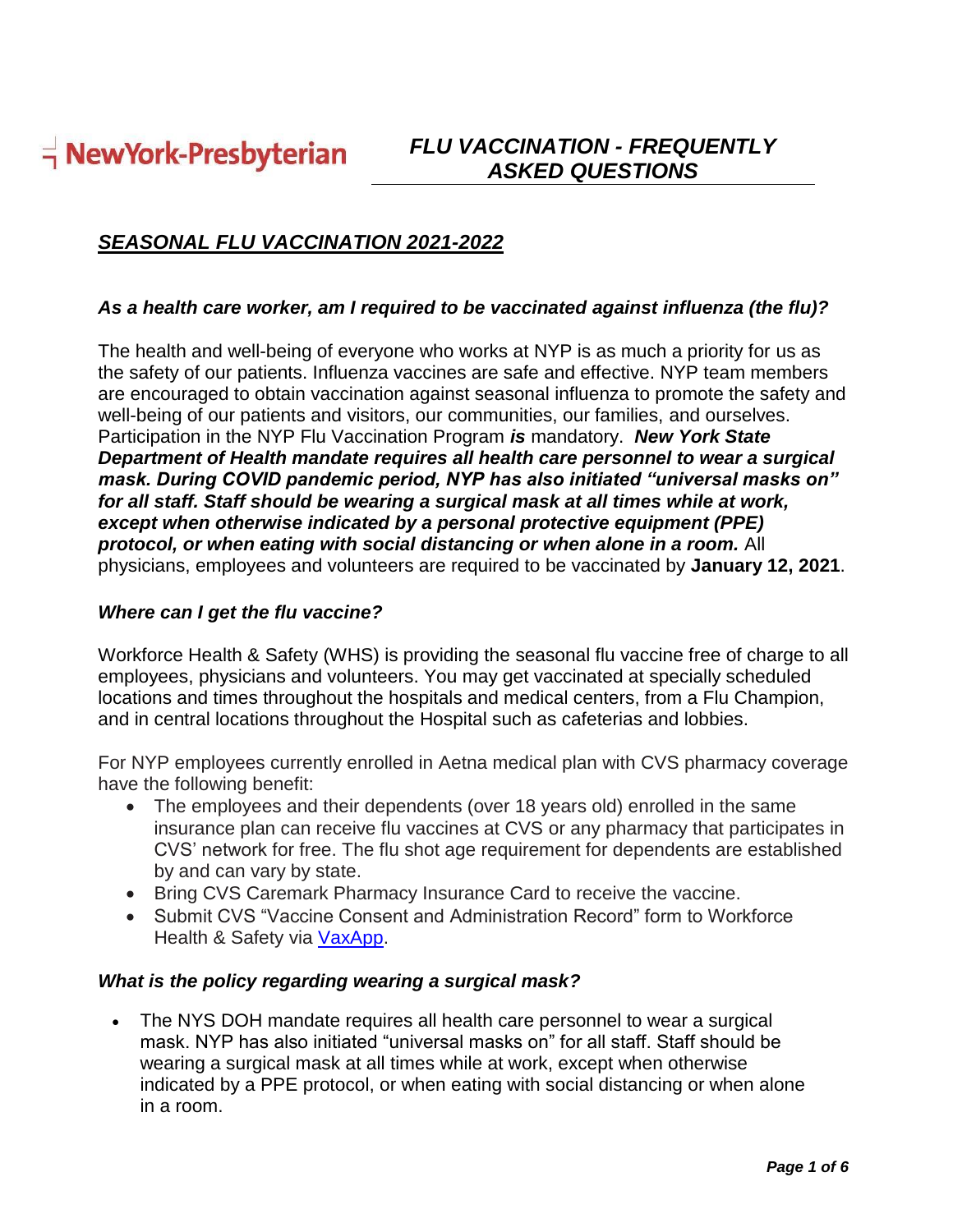- Surgical masks will be available at all Hospital entry areas and in clinical areas.
- Masks should be changed whenever it is soiled or might have become soiled, or if it becomes moist.
- N-95 masks are not needed to comply with this policy and should not be used for this purpose

## *What will happen when an employee refuses to wear a mask while at work?*

Compliance with this policy is mandatory, and non-compliance will result in corrective action. Managerial and Security staff will monitor mask use in the designated areas.

## *How will the Hospital identify whether or not someone is vaccinated?*

Compliance and vaccination will be documented and maintained by WHS. Compliance and vaccination can also be viewed by an employee's manager through WorkDay.

## *Do I need to do anything else if I need a medical or religious exemption to vaccination?*

Personnel who are seeking an exemption from receiving the vaccine based on a medical contraindication or a religious reason are required to submit an exemption request form via VaxApp. Medical contraindications must be documented and are reviewed by Workforce Health and Safety.

# *If I am granted a medical or religious exemption for vaccination and work in a nonclinical area where there are no patients, do I have to wear a surgical mask?*

Yes. Universal masking is in effect throughout the hospital and medical center.

## *What should I do if I have a medical contraindication to the flu vaccine?*

Employees with a medical contraindication or precautions to the vaccine must provide documentation from their allergist or an appropriate specialist to WHS via VaxApp.

Contraindications to all influenza vaccines include the following:

• Severe allergic reaction after a previous dose or to a vaccine component.

Precautions to all influenza vaccines include the following:

• History of Guillain Barré Syndrome.

• Current moderate or severe acute illness with or without fever (until symptoms have abated).

The following are not considered contraindications to influenza vaccination:

• Minor acute illness (e.g., diarrhea and minor upper respiratory tract illnesses, including otitis media).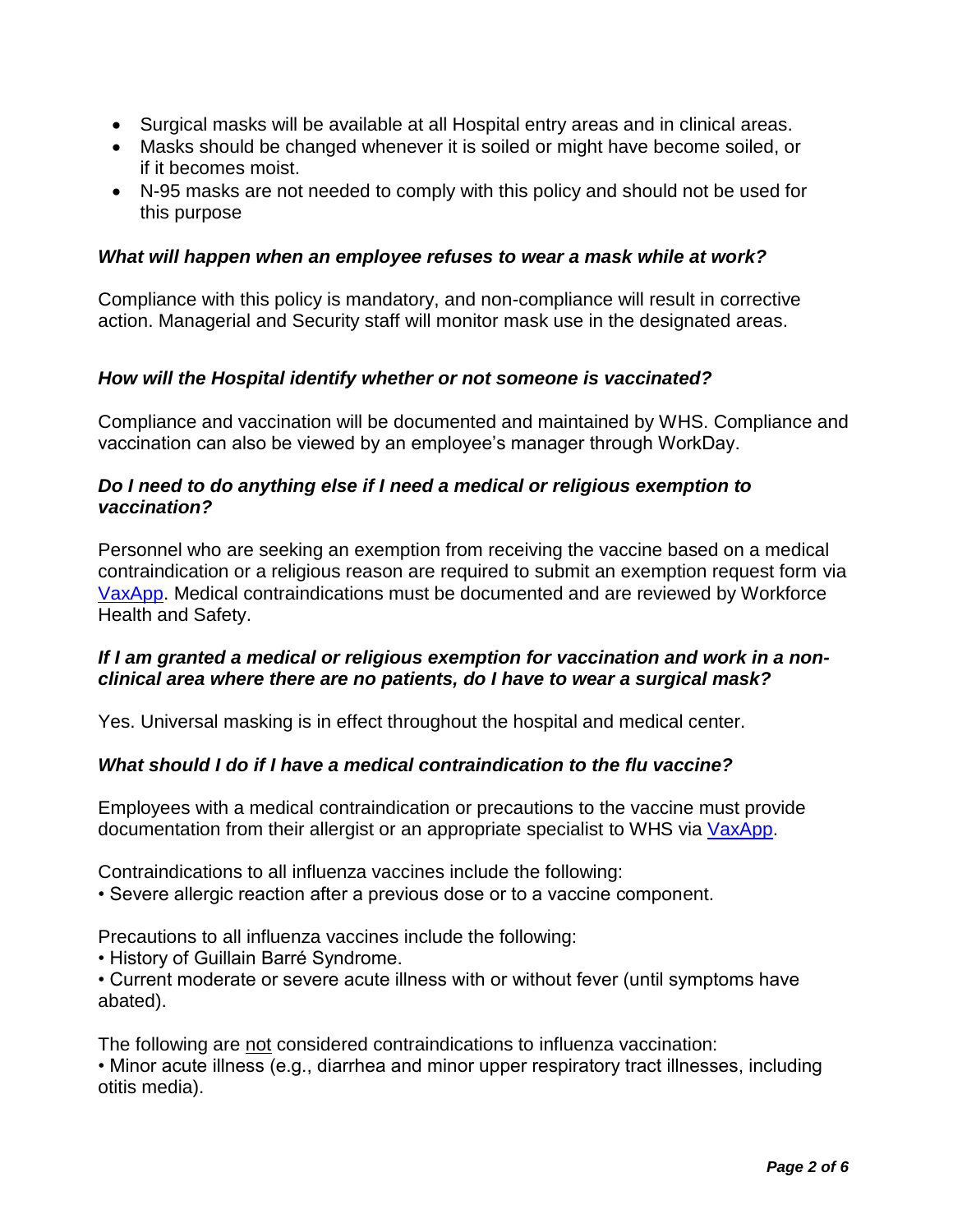• Mild to moderate local reactions and/or low-grade or moderate fever following a prior dose of the vaccine.

• Sensitivity to a vaccine component (e.g., upset stomach, soreness, redness, itching, swelling at the injection site).

- Current antimicrobial therapy.
- Disease exposure or convalescence.
- Pregnant or immunosuppressed person in the household.
- Breastfeeding.
- Family history.

• Any condition which is itself an indication for influenza vaccination.

(New York State Department of Health Influenza Vaccine Medical Exemption Statement for Health Care Personnel: https://www.health.ny.gov/forms/doh-4482.pdf ; last accessed 9/30/21)

WHS can refer you for allergy testing if needed. Many people who have a history of egg allergy in childhood can safely receive the flu vaccine. This will be determined by an allergist. WHS also has egg-free flu vaccines; if interested, please contact Workforce Health & Safety.

### *If I received the flu vaccine somewhere other than Workforce Health & Safety, do I need to do anything?*

If you were vaccinated for influenza elsewhere, you are required to notify WHS of outside vaccination by submitting official documentation via VaxApp that includes the name and signature of the licensed healthcare practitioner who administered the vaccine, the date of vaccination, specific vaccine formulation and its dose that was administered. View detailed instructions for submitting Influenza Vaccine Outside Documentation. WHS will provide a sticker for your ID.

### **If a person did not receive an influenza vaccine but already had influenza this influenza season, is that person still required to wear a mask?**

Yes. Universal masking is in effect throughout the hospital and medical center.

### **It takes one to two weeks after vaccination to develop protective immunity. Do I need to wear a mask during this period?**

Yes. Universal masking is in effect throughout the hospital and medical center.

## **Do staff members who routinely interact with personnel who could potentially expose patients to influenza but who don't meet such criteria themselves need to wear a mask?**

Yes. Universal masking is in effect throughout the hospital and medical center.

#### *Why do I need to be vaccinated for the flu every year?*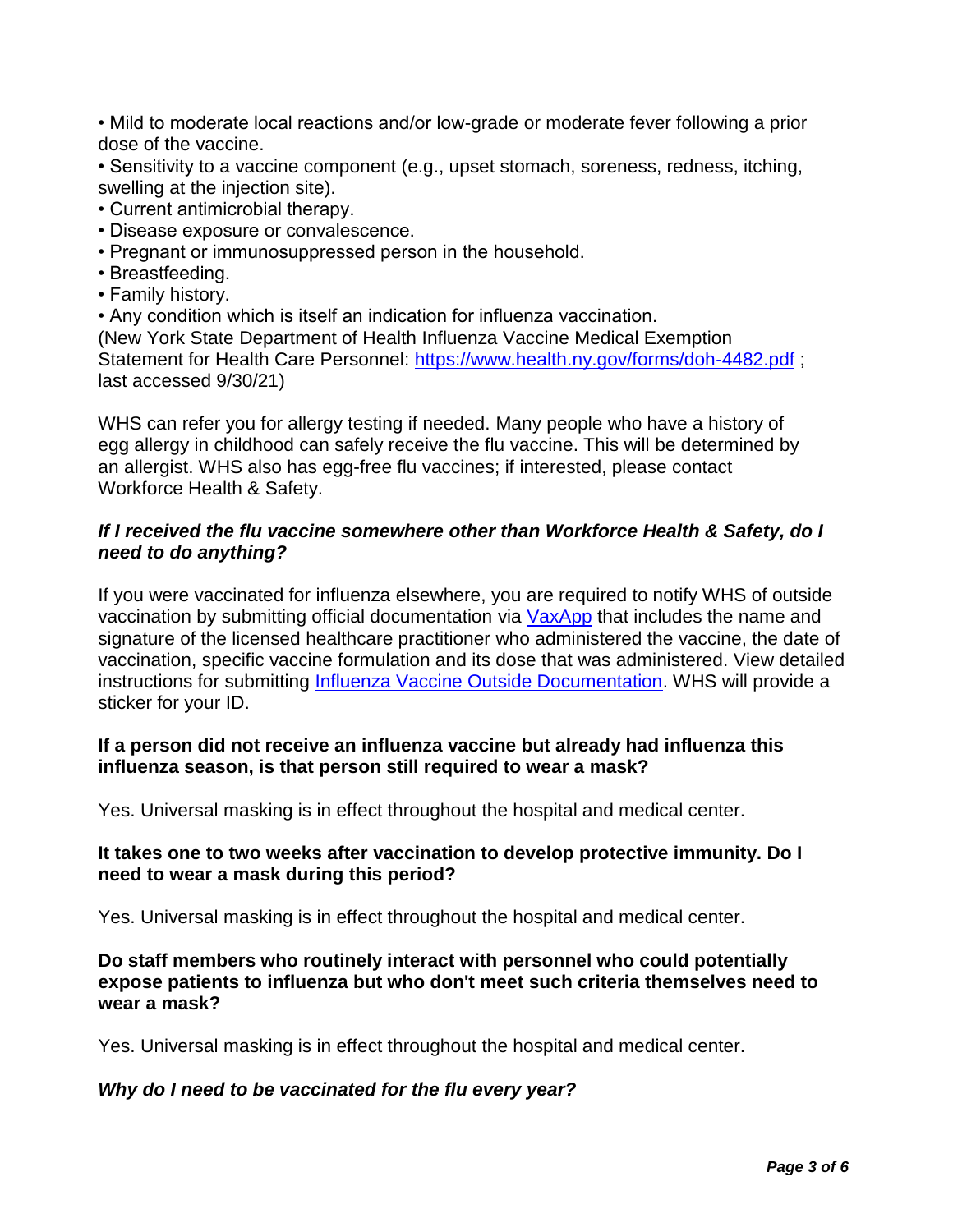A flu vaccine is needed every year because flu viruses are constantly changing and it is not unusual for new flu viruses to appear each year. The flu vaccine is formulated each year to keep up with the flu viruses as they change. Also, studies have shown that the body's immunity to influenza viruses either through natural infection or vaccination declines over time. Getting vaccinated each year provides the best protection against influenza throughout flu season.

## *Is the flu vaccine safe?*

Yes. The flu vaccine is made from inactive virus, so you cannot get the flu from being vaccinated. Side effects, when they occur, are generally mild and may include arm soreness or mild fever for one to two days. Allergic reactions and other complications are very rare.

## *Can I receive the intranasal vaccine, FluMist®, for seasonal flu instead of an injection?*

Yes, FluMist®, is acceptable as vaccination for seasonal flu. However, Workforce Health & Safety will not be administering FluMist® at NYP.

### *Will the Hospital be offering the high dose or adjuvanted flu vaccine?*

The high dose or adjuvanted flu vaccine for those 65 years old and above may become available this season depending on its supply; if interested, please contact Workforce Health & Safety.

#### *Will the Hospital insurance plan cover the cost of flu shots for family members?*

For NYP employees currently enrolled in Aetna medical plan with CVS pharmacy coverage now have the following benefit:

- The employees and their dependents (over 18 years old) enrolled in the same insurance plan can receive flu vaccines at CVS for free. Eligibility for dependents under age 18 vary by state; confirm with the CVS/pharmacy.
- Bring CVS Caremark Pharmacy Insurance Card to receive the vaccine.

# *IF YOU DEVELOP FLU-LIKE SYMPTOMS*

## *What are the symptoms of developing flu?*

Generally, the symptoms are a fever of greater than  $100^{\circ}F$  (37.80 $^{\circ}C$ ), plus a cough or sore throat. Fatigue and body aches are also common. Influenza may also present as pneumonia, acute respiratory distress syndrome (ARDS), or respiratory distress.

#### *If I only have mild symptoms, can I still report to or remain at work?*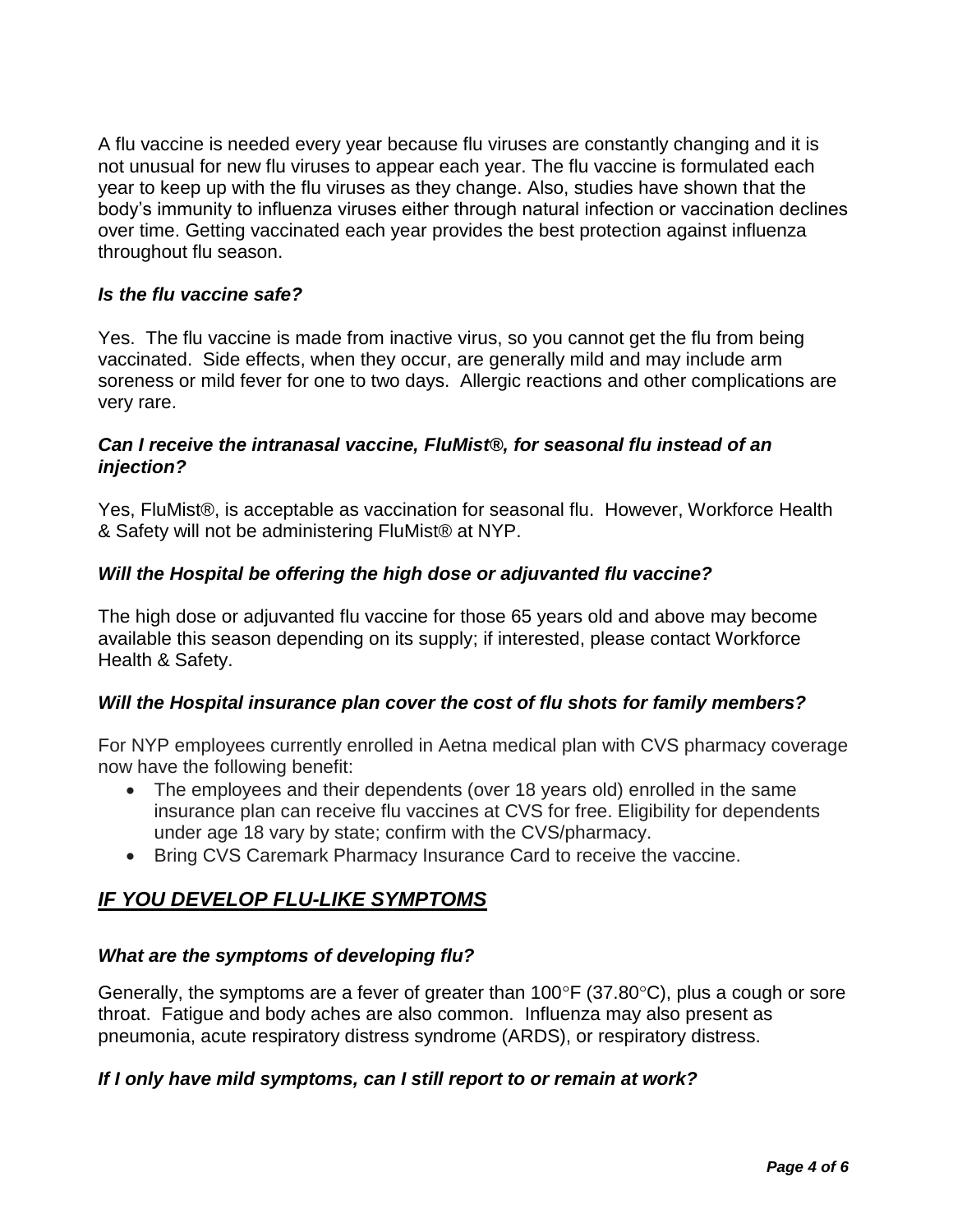No. Influenza is very contagious, and if you work while you are sick there is a high risk that patients and co-workers will be exposed.

# *What should I do if I develop flu-like symptoms at work?*

You should immediately put on a surgical mask, report to your manager or supervisor, and call Workforce Health & Safety Hotline 646-697-9470 for COVID testing since COVID and flu share similar symptoms. You should also call your personal physician if you are concerned about symptoms.

## *What happens if I develop flu-like symptoms at work and Workforce Health & Safety is closed during my shift?*

You should immediately put on a surgical mask and report to your manager, who will send you home. You are required to call WHS Hotline 646-697-9470 the next business day, to provide symptom checks and direction. Follow your departmental procedure for notification in the event of absence from work. If you are concerned about your symptoms, call your personal physician.

# *What should I do if I develop flu-like symptoms while I am not at work?*

Call your manager, who will instruct you to stay home and call WHS Hotline 646-697-9470 to provide symptom checks and receive direction. Follow your departmental procedure for notification in the event of absence from work. If you are concerned about your symptoms, call your personal physician.

## *Is there a procedure I should follow when I am ready to return to work?*

All employees recovered from influenza must be cleared by WHS Hotline 646-697-9470 before returning to work, regardless of the number of days they were out sick.

## *What should I do if I am exposed to influenza?*

If you are **at work** and exposed to influenza, inform your manager, who will notify Infection Prevention & Control. They will determine if it is an exposure that places you at risk and get back to your manager. If it is a true exposure, you will receive direction on what to do next.

If you are **outside of work** and exposed to a confirmed influenza, consult your physician. Influenza-exposed employees may continue working as long as they remain symptomfree.

### *If I develop influenza and am prescribed Tamiflu, is this medication covered under a prescription plan?*

For NYP employees participating in the Caremark prescription plan, Tamiflu is available with a co-pay if your primary care doctor prescribes it to you.